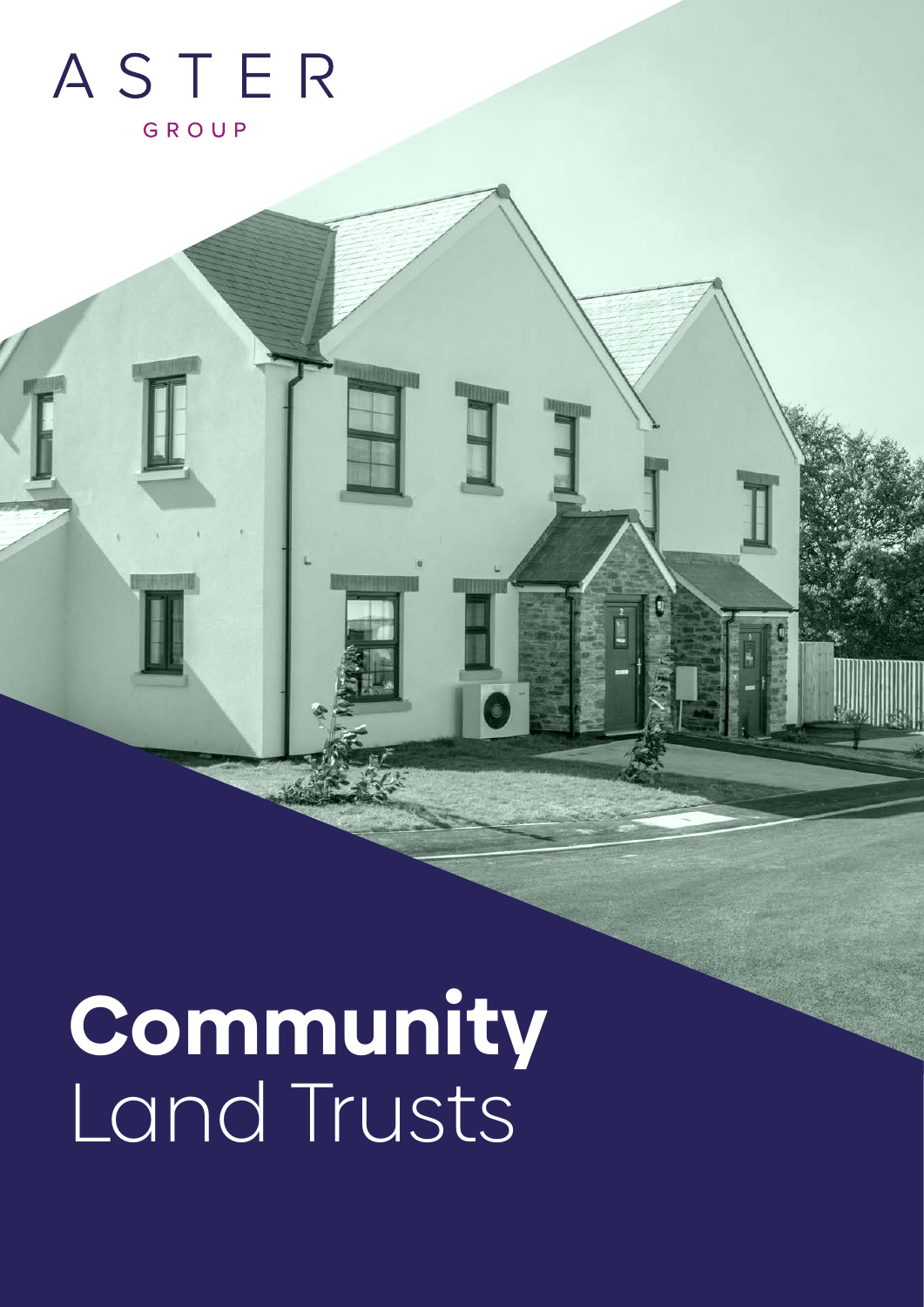# **Community** Land Trusts

## What are **Community** Land Trusts (CLTs)?

Community Land Trusts are a form of community-led housing, set up and run by people within the community to develop and manage homes as well as other assets.

CLTs act as long-term stewards of housing, ensuring that it remains genuinely affordable, based on what people earn in their area, not just for now but for every future occupier.

There are now over 300 CLTs established as legal entities in the UK; a number which has doubled in the past couple of years.

Developing, managing and maintaining affordable homes is a complex business requiring specialist expertise. Although some CLTs feel able to take this task on alone, partnerships between CLTs and registered providers (RPs) are increasingly being acknowledged as the best way of using the CLT model to deliver homes. The CLT retains the freehold interest in the land with the housing association delivering and managing the schemes under a long-term lease.

### About **Aster Group**

Aster Group is the leading housing association provider of CLT partnerships completing 13 schemes which has delivered 147 homes to date.

Aster Group supplies a wide range of housing options in response to the housing crisis, working towards the company's vision of ensuring 'everyone has a home'. The not-fordividend business was established in 1990 and has over £2 billion worth of assets. Aster plans to invest £2.5 billion to deliver 12,000 new homes by 2030.

The Group reinvests profits from open market sale and shared ownership to support the development of affordable homes. It owns and maintains over 34,500 homes, and employs over 1,720 people.

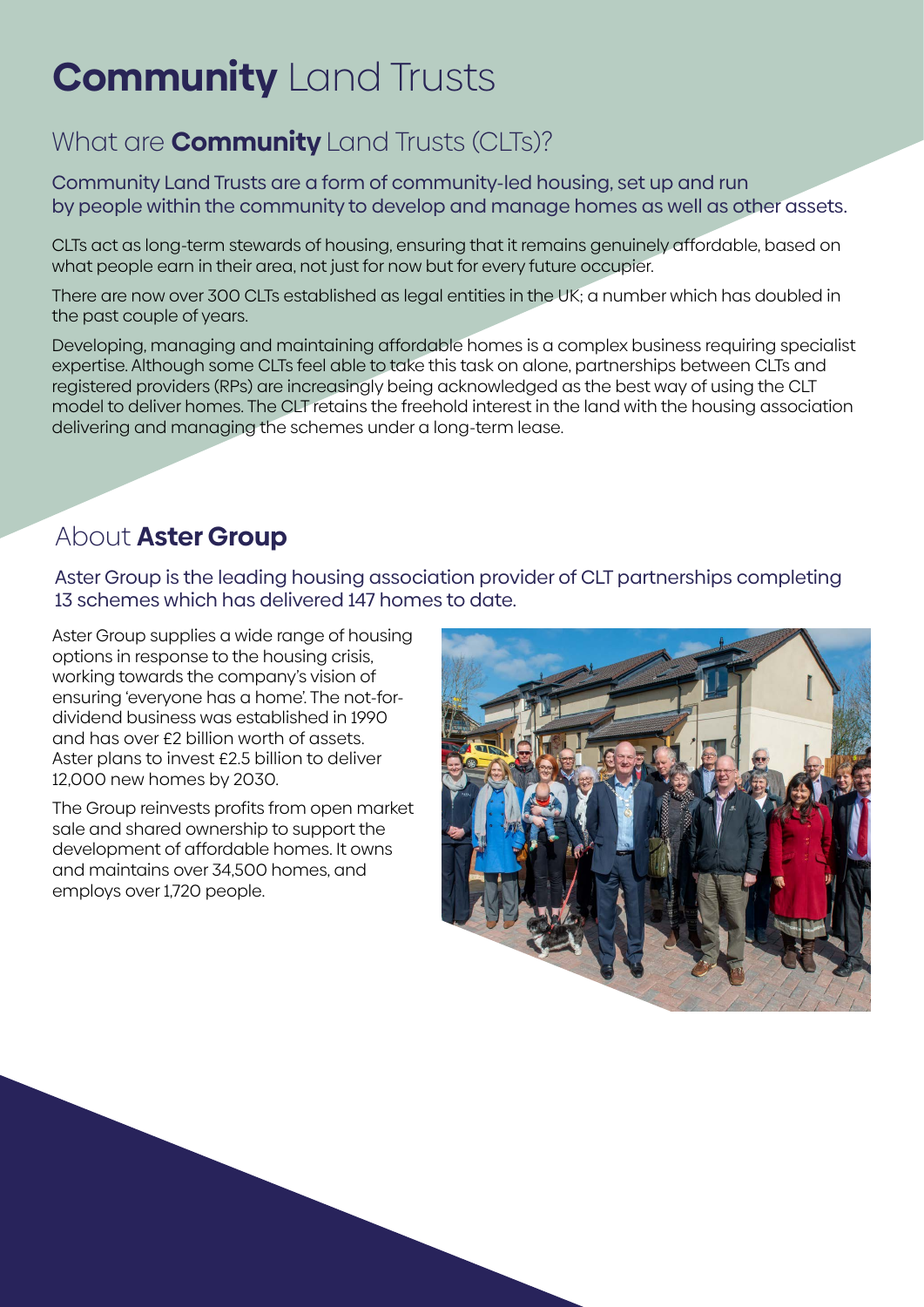## **CLTs** in action

#### Rural homes for affordable rent in **Nailsworth, Gloucestershire**

Aster worked with Nailsworth CLT on a five-year community-led project to build new homes for local people in Nailsworth, Gloucestershire. Once completed, the collection of homes at Valley View, offered a range of four two-bedroom houses and six one-bedroom flats for affordable rent for tenants who have a connection to the local area.

Nailsworth CLT was created after a steering group was set up in 2013 to address local housing need in the area. The homes are located on a former garage site that was sold to the CLT by Stroud District Council for £1. The development was shaped by the community from the start, with planning permission being granted via a 'Community Right to Build Order', after locals got the chance to vote on whether or not the project should go ahead. The CLT now retains ownership of the land and Aster Group manages and maintains the properties and tenancies.

Ian Potts, Chair of Nailsworth CLT said: "We are so proud of Valley View and what it provides for the community. This development is a triumph for the CLT - ten new homes that will be in the town's ownership forever, let to residents with local connections. The partnership, working with Aster Group, GCP architects and EG Carter and the help given by Stroud District Council, has been invaluable and we thank them all"

#### **Chagford**

In 2015, Aster was selected as the preferred registered provider (RP) by Chagford CLT, to help them deliver the first Section 106 CLT scheme in the UK. This is the largest development in the history of Dartmoor National Park, where the development is located.

For this project, Aster delivered a total of 28 homes; 22 for affordable rent and six for shared ownership. Part of the master plan for Chagford, the site also includes a new fire station, work units and parking.

The project was built by Aster's partner, CG Fry & Son Ltd with the first homes handed over in 2019 and the final handover of the scheme in early 2021.